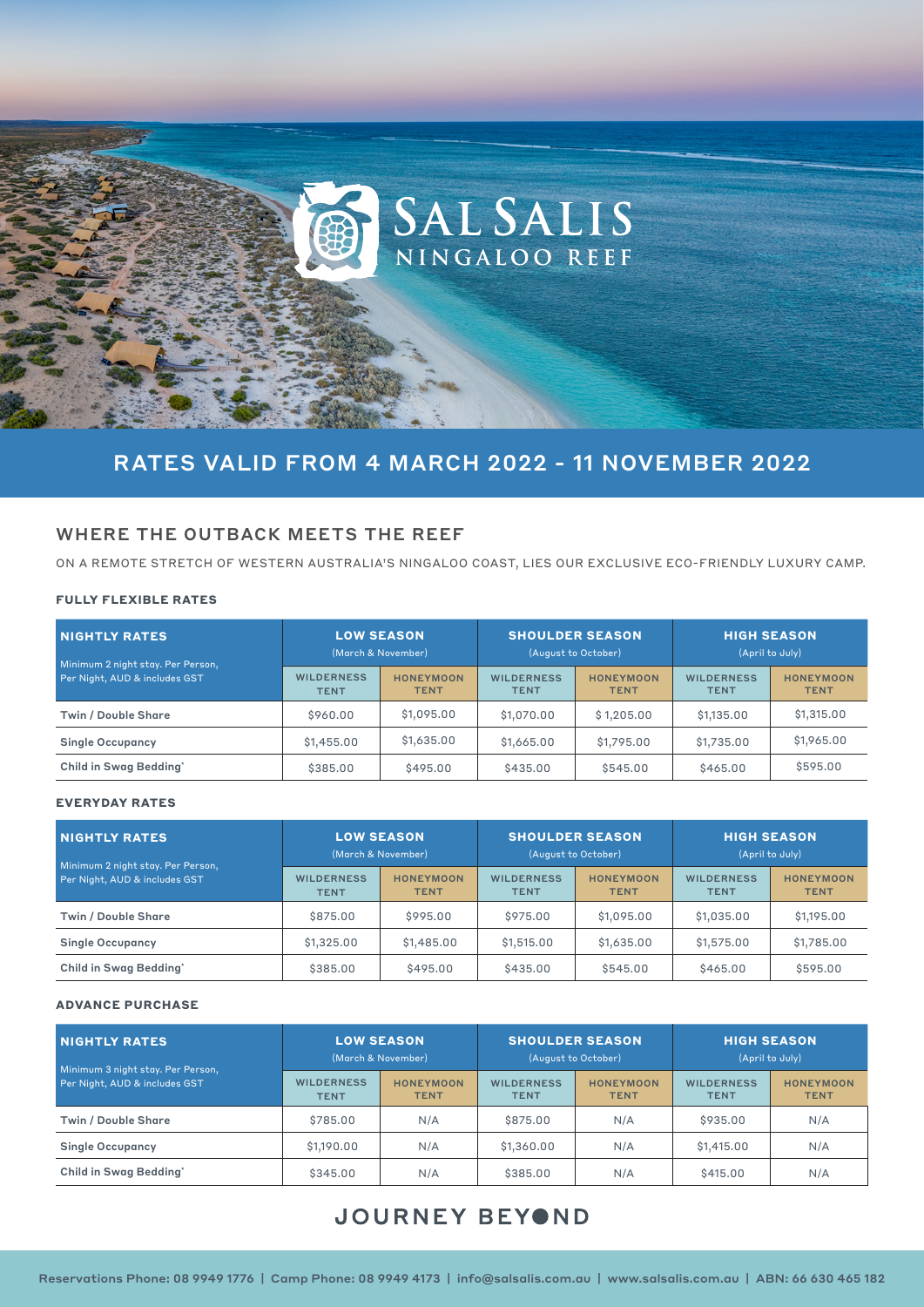## **CAMP EXCLUSIVE USE**

| <b>NIGHTLY RATES</b>                     | <b>LOW SEASON</b><br>(March & November) | <b>SHOULDER SEASON</b><br>(August to October) | <b>HIGH SEASON</b><br>(April to July) |  |
|------------------------------------------|-----------------------------------------|-----------------------------------------------|---------------------------------------|--|
| Minimum 2 night stay. AUD & includes GST | <b>16x TENTS</b>                        | <b>16x TENTS</b>                              | <b>16x TENTS</b>                      |  |
| 16 x tents for up to 32 quests           | \$26,485.00                             | \$29,485.00                                   | \$31,365.00                           |  |

\*Child in swag bedding is subject to swag availability and overall camp capacity.

All rates are quoted per person in Australian dollars and include 10% GST.

Full terms and conditions – www.salsalis.com.au/about-us/terms-conditions

### **OPTIONAL TOURING^**

| <b>OPTIONAL TOURING -</b> Per Person, AUD & includes GST (Available 4 March 2022 - 11 November 2022)                            |          |
|---------------------------------------------------------------------------------------------------------------------------------|----------|
| 1x Live Ningaloo Whale Shark Swim including transfers to Tantabiddi boat ramp (March - July)                                    | \$695,00 |
| 1x Live Ningaloo Megafauna Tour including transfers to Tantabiddi boat ramp (August - October)                                  | \$675,00 |
| 1x Live Ningaloo Whale Shark Swim including transfers to Tantabiddi boat ramp (March - July)<br>Peak Period (School Holidays)   | \$785,00 |
| 1x Live Ningaloo Megafauna Tour including transfers to Tantabiddi boat ramp (August - October)<br>Peak Period (School Holidays) | \$755,00 |
| 1x Exmouth Dive Centre Whale Shark Swim including transfers to Tantabiddi boat ramp (March - August)                            | \$525,00 |
| 1x Exmouth Dive Centre Humpback Swim including transfers to Tantabiddi boat ramp (August - October)                             | \$525,00 |

## **TRANSFERS\***

| <b>SCENIC AIR TRANSFERS</b> - Per Person, AUD & includes GST                                                                                                                                                                                                 |          |  |  |  |
|--------------------------------------------------------------------------------------------------------------------------------------------------------------------------------------------------------------------------------------------------------------|----------|--|--|--|
| One way Learmonth Airport to Sal Salis or vice versa (minimum 2 passengers)                                                                                                                                                                                  | \$300.00 |  |  |  |
| Additional Road Transfer for luggage only – if luggage exceeds 15kgs per person we will need to transfer<br>luggage between the Airport and Sal Salis - (per vehicle)                                                                                        | \$265,00 |  |  |  |
| <b>ROAD TRANSFERS - Per Person, AUD &amp; includes GST</b>                                                                                                                                                                                                   |          |  |  |  |
| One-way transfer between Sal Salis & Tantabiddi Boat Ramp or Yardie Airstrip                                                                                                                                                                                 | \$85.00  |  |  |  |
| One way shared transfer to connect with scheduled Qantas flight.<br>Clients requiring transfers from / to Exmouth town may use this rate if they will work to our timetable.<br>IE: they will be delivered or collected to fit with Qantas flight transfers. | \$135,00 |  |  |  |
| Private transfer requirement from / to private charter flight, or from / to Exmouth town at a time requested<br>by the quest. Please note: not available to / from scheduled Qantas flights. Private transfer price is per vehicle.                          | \$695,00 |  |  |  |

\* Agents please note transfers are non-commissionable.  $^\circ$ Optional touring commission capped at 10%.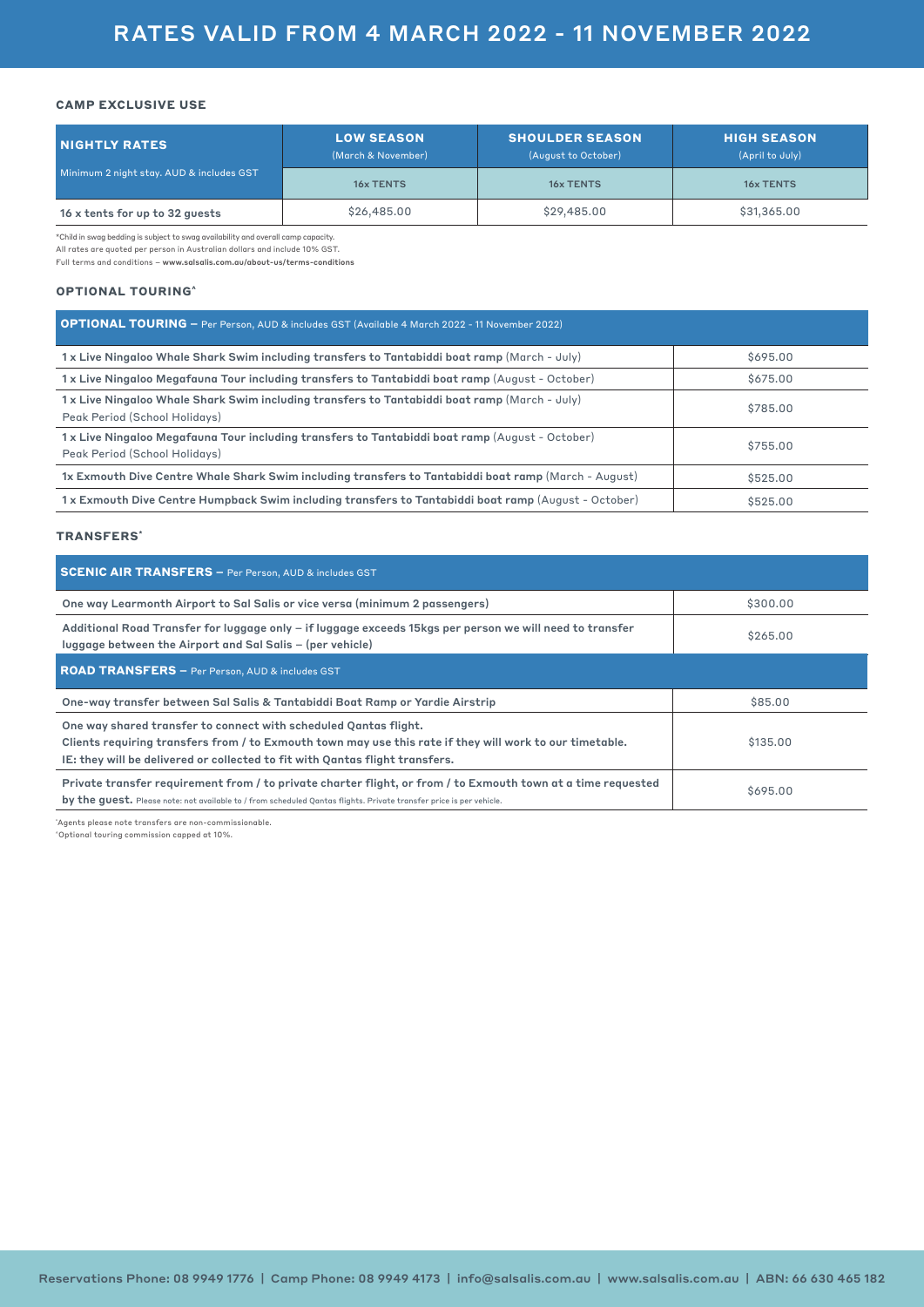# INCLUSIONS

- Regionally inspired daily menu prepared by onsite chef with a select assortment of alcoholic and non-alcoholic beverages available from an open bar.
- The use of non-motorised water sports equipment including kayaks, stand-up paddleboards, snorkelling equipment, and wetsuits.
- Daily guided activities such as walks in Cape Range National Park, reef snorkelling tours, kayaking excursions.
- Guest National Park fees are included however additional fees apply for guests who wish to self-drive.

# EXCLUSIONS

- Arrival and departure transfers from/to Exmouth
- Additional National Park fees apply for self-drive guests. The vehicle entrance fee is payable locally when entering Cape Range National Park.

# INFORMATION ABOUT YOUR STAY

# **CHILDRFN**

Sal Salis welcomes children aged ten years and above. All children ten-twelve years must be accompanied overnight in a tent with an Adult.

Younger children may be considered on exclusive use bookings only.

MINIMUM STAY

Minimum stay of two consecutive nights applies to Fully Flexible and Everyday Rates. Minimum stay of three consecutive nights applies to Advance Purchase Rates.

MAXIMUM OCCUPANCY

Maximum occupancy of 2 Adults and 1 Child per tent applies.

Child sleeps in a deluxe swag, a traditional Australian canvas bed roll with a thick mattress made-up with quality sheets and pillow. These are custom made, comfortable and great for children.

Child in swag bedding is subject to swag availability and overall camp capacity.

CHECK IN & CHECK OUT

Check in on arrival date from 14:00.

Check out day of departure, no later than 11:00.

TRAVEL INSURANCE

Whilst every care is taken for the safety and wellbeing of our guests, we strongly recommend that all guests arrange their own travel insurance.

# **TRANSFERS**

# BOOKINGS

Road and Scenic Air Transfers must be pre-booked. It is the guest or travel agent's responsibility to ensure Sal Salis Ningaloo Reef is advised of flight times and numbers. Please be sure to advise of schedule changes and check all final documentation.

### LUGGAGE ALLOWANCE

Scenic Air Transfers have luggage weight restrictions of 15kg per person in soft sided bags.

### TRANSFER DURATION

Road Transfer Learmonth Airport – Sal Salis is approximately 1.5 hours.

Road Transfer Exmouth Town – Sal Salis is approximately 1 hour.

Road Transfer Tantabiddi Boat Ramp or Yardie Airstrip to Sal Salis approximately 30 minutes.

Scenic Air Transfer Learmonth Airport to Yardie Airstrip 30 minutes with road transfer from Yardie Airstrip to camp 30 minutes.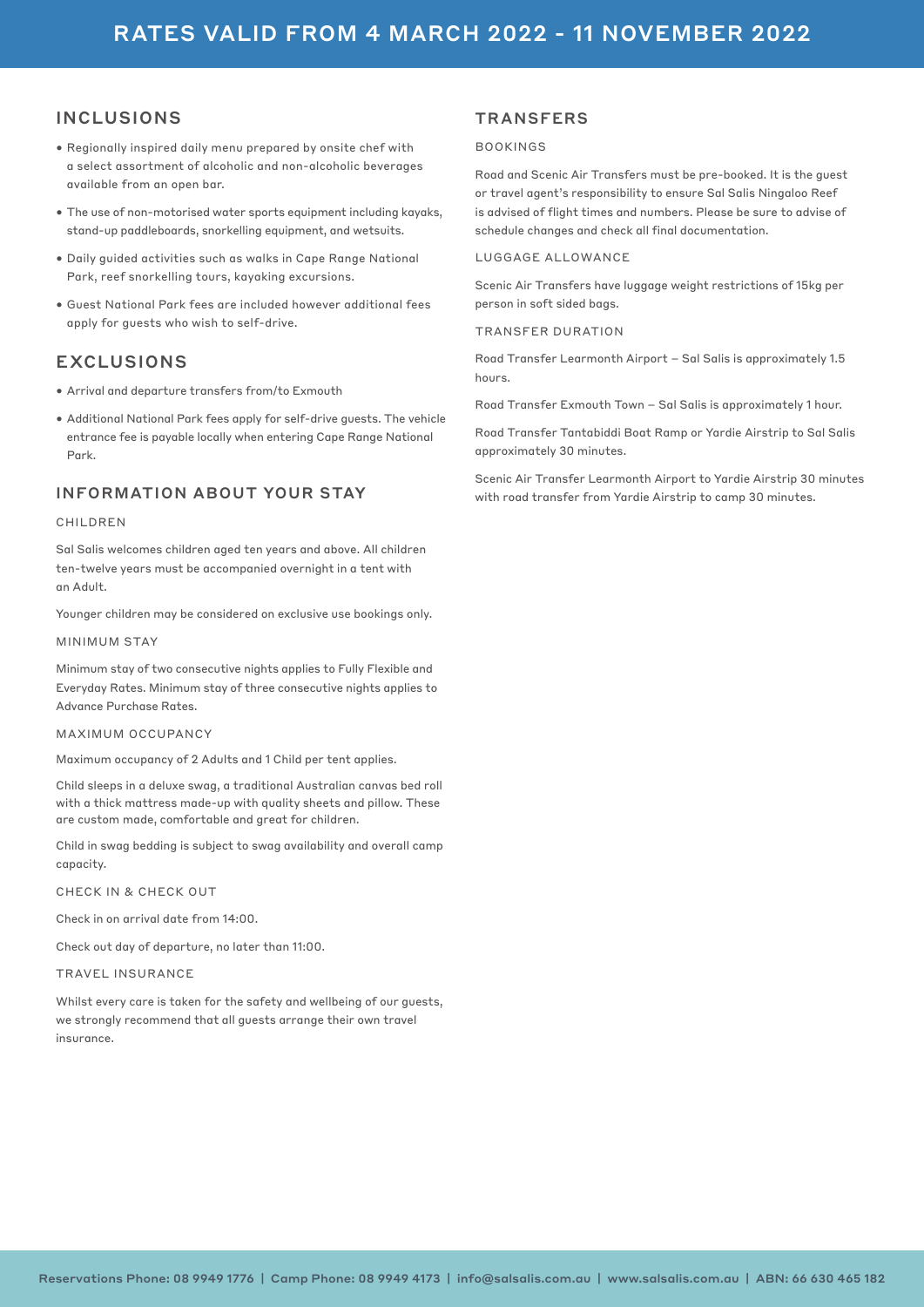# SAL SALIS NINGALOO REEF PAYMENT TERMS AND CONDITIONS

#### 1. BOOKING

#### CONFIRMED BOOKING

Your booking is confirmed when:

- (1) you have made the booking and have provided Sal Salis Ningaloo Reef (SSNR) with all the necessary information to complete the booking; and
- (2) you have paid us the amount owing at the time of booking,
- (3) we have sent you a booking confirmation

#### 2. GUEST AMENDMENTS, PAYMENTS AND CANCELLATIONS

The table below sets out the consequences that the parties agree will apply in the event of a Guest Cancellation. A reduction in guests or a name change will be treated as a guest cancellation. Subject to availability, you may amend your booking (the date of arrival) as follows:

|                                      | <b>FULLY FLEXIBLE</b>                                                                                                     | <b>EVERYDAY</b>                                                                                                                                                                                        | <b>ADVANCE</b><br><b>PURCHASE</b>                         | <b>GROUPS &amp;</b><br><b>EXCLUSIVE USE</b><br>$(5+TENTS)$                                                                                                                                             |
|--------------------------------------|---------------------------------------------------------------------------------------------------------------------------|--------------------------------------------------------------------------------------------------------------------------------------------------------------------------------------------------------|-----------------------------------------------------------|--------------------------------------------------------------------------------------------------------------------------------------------------------------------------------------------------------|
| <b>DEPOSITS</b>                      | Full payment<br>required at<br>time of booking                                                                            | 25% at time of<br>booking                                                                                                                                                                              | Full payment<br>required at<br>time of booking            | 25% at time of<br>booking                                                                                                                                                                              |
| <b>FINAL PAYMENT</b>                 | N/A                                                                                                                       | 45 days prior<br>to arrival                                                                                                                                                                            | N/A                                                       | 90 days prior<br>to arrival                                                                                                                                                                            |
| <b>GUEST</b><br><b>AMENDMENTS</b> "  | Changes<br>permitted up<br>to 1 day prior<br>to arrival                                                                   | Changes<br>permitted up<br>to 45 days<br>prior to arrival                                                                                                                                              | Changes<br>permitted up<br>to 45 days<br>prior to arrival | Changes<br>permitted up<br>to 90 days<br>prior to arrival                                                                                                                                              |
| <b>GUEST</b><br><b>CANCELLATIONS</b> | Third Party<br>amendment,<br>cancellation<br>fees and<br>conditions may<br>vary and will<br>be passed on if<br>applicable | Cancellations<br>outside of 45<br>days of arrival<br>will result in<br>loss of 25%<br>deposit.<br>100%<br>cancellation<br>fees apply for<br>cancellations<br>made under 45<br>days prior to<br>arrival | Non refundable                                            | Cancellations<br>outside of 90<br>davs of arrival<br>will result in<br>loss of 25%<br>deposit.<br>100%<br>cancellation<br>fees apply for<br>cancellations<br>made under 90<br>days prior to<br>arrival |

^Any rate increases payable at time of amendment

\*Third party amendment fees and conditions may vary and will be passed on if applicable

#### CANCELLATIONS

Your accommodation could be cancelled under one of the following three circumstances:

- (1) a cancellation arising from a guest's actions, through no fault of SSNR– see 'Guest Cancellations' in section 2
- (2) a cancellation by SSNR arising from external consequences that make our performance of the agreement impossible (for example a Force Majeure event, or the actions of a third party e.g. New government regulations) – see 'Force Majeure Cancellations'.
- (3) any other cancellation by SSNR see 'SSNR Cancellations'

#### FORCE MAJEURE CANCELLATIONS

In the event of Force Majeure Cancellations, SSNR will provide you with a credit note of an amount equal to the monies paid to SSNR. The credit note can then be applied to any Journey Beyond experience. Time limits and other criteria and conditions may apply.

#### SSNR CANCELLATIONS

For all bookings, in the event of a SSNR Cancellation, SSNR will provide you with the option to receive one of the following:

- (1) amend booking to a future date
- (2) choose an alternative of equal or similar value
- (3) a full refund of monies paid to SSNR under the booking; or
- (4) a credit note of an amount equal to the monies paid to SSNR

#### REFUND PAYMENTS

Any credit note or refund payable by SSNR under this agreement will be calculated to take into account the monies actually paid under the booking and the amount of the booking that has been used.

Any refund will be payable to the person who paid for the booking, or to the first person named on the booking. If a booking was made through a Travel Agent, any refund will be returned to that Travel Agent for their payment to the guest.

#### 3. SEASONALITY AND BLOCK OUT DATES

SSNR is open on 4 March 2022 to 11 November 2022

Due to the seasonal nature of the Exmouth Region, SSNR is closed between 12 November 2022 – 13 March 2023.

SSNR operates seasonally and exact season commencement and conclusion dates are subject to change.

Complimentary camp activities may vary day to day, are not bookable in advance, are seasonal and subject to weather conditions and tides.

Block out dates may apply.

#### 4. MISCELLANEOUS

SURCHARGES AND CREDIT CARDS

We accept MasterCard, Visa, American Express and Direct Deposit via bank transfer

Surcharges for credit card payments apply.

WAIVER AND AMENDMENT

A provision of this agreement may not be amended or waived except in writing signed by an authorised representative of SSNR

#### DISCLAIMER

Images in any of our brochures or advertising materials are indicative only and may not reflect the exact experience or destination.

#### THIRD PARTIES

In order to provide you with the goods and services that are included in your booking, we may use third party providers. You agree that we may pass on to you any costs, fees or terms that they apply to us under our agreement with them.

#### FAMILY POLICY

Sal Salis welcomes children aged ten years and above. All children ten-twelve years must be accompanied overnight in a tent with an Adult.

Younger children may be considered on exclusive use bookings only.

Child is swag bedding is subject to swag availability and overall camp capacity.